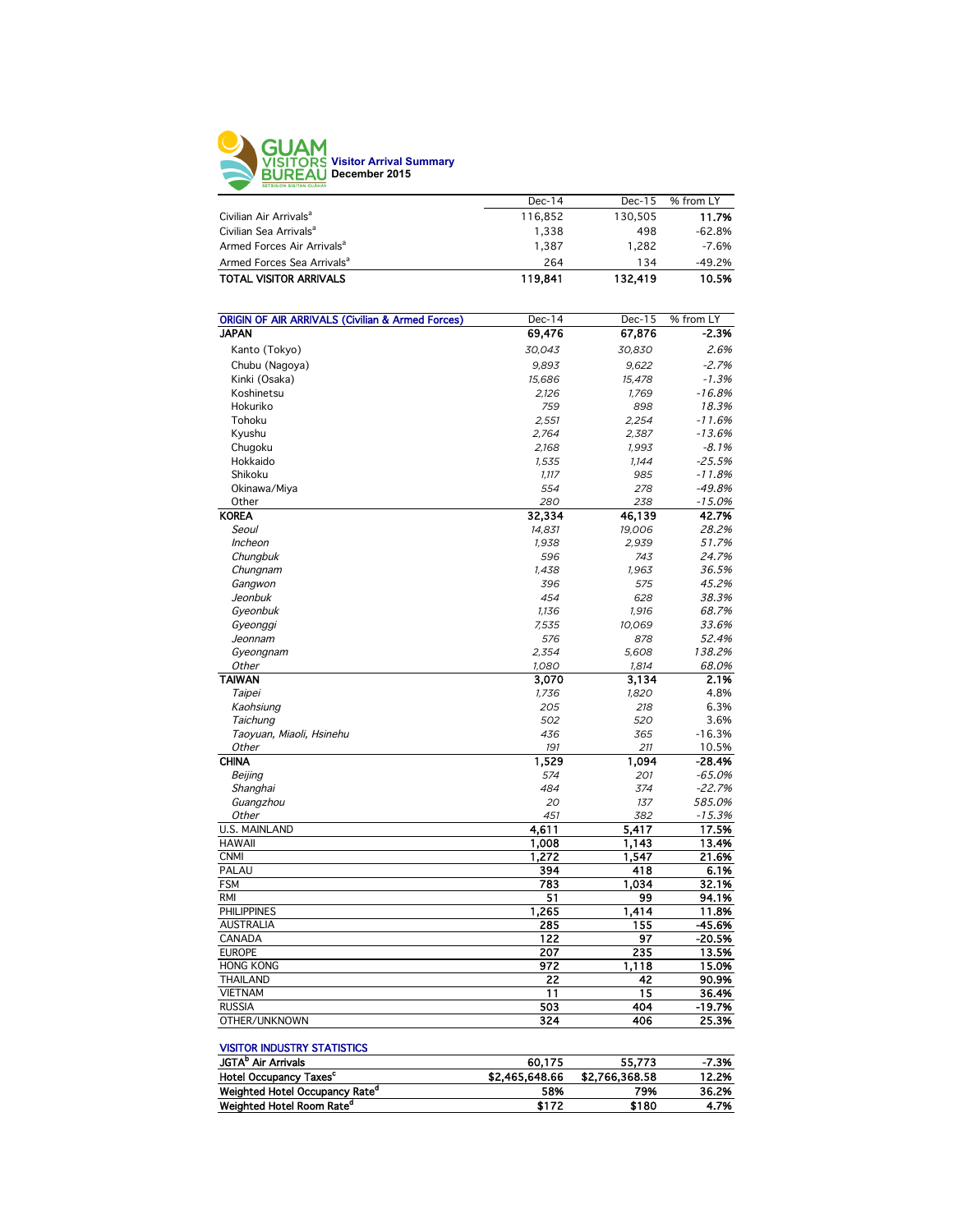# **Guam Visitors Bureau December 2015 Visitor Arrival Summary**

**Calendar Year-to-Date 2014/15 • Fiscal Year-to-Date 2015/16** 

|                                                             | <b>CYTD 2014</b>             | CYTD 2015                    |                   | <b>FYTD 2015</b>           | <b>FYTD 2016</b>           |                    |
|-------------------------------------------------------------|------------------------------|------------------------------|-------------------|----------------------------|----------------------------|--------------------|
| Air Arrivals <sup>a</sup>                                   | (Jan - Dec '14)<br>1,330,721 | (Jan - Dec '15)<br>1,400,397 | % from LY<br>5.2% | (Oct - Dec '14)<br>324,920 | (Oct - Dec '15)<br>364,229 | % from LY<br>12.1% |
|                                                             |                              |                              |                   |                            |                            |                    |
| Sea Arrivals <sup>a</sup><br><b>TOTAL VISITOR ARRIVALS</b>  | 12,371<br>1,343,092          | 8,653<br>1,409,050           | $-30.1%$<br>4.9%  | 5,024<br>329,944           | 2,234<br>366,463           | $-55.5%$<br>11.1%  |
|                                                             |                              |                              |                   |                            |                            |                    |
|                                                             | <b>CYTD 2014</b>             | <b>CYTD 2015</b>             |                   | <b>FYTD 2015</b>           | <b>FYTD 2016</b>           |                    |
| <b>ORIGIN OF AIR ARRIVALS (Civilian &amp; Armed Forces)</b> | (Jan - Dec '14)              | (Jan - Dec '15)              | % from LY         | (Oct - Dec '14)            | (Oct - Dec '15)            | % from LY          |
| <b>JAPAN</b>                                                | 810,856                      | 773,019                      | $-4.7%$           | 195,052                    | 188,666                    | $-3.3%$            |
| Kanto (Tokyo)                                               | 386,514                      | 380,780                      | $-1.5%$           | 88,772                     | 91,385                     | 2.9%               |
| Chubu (Nagoya)                                              | 108,850                      | 104,508                      | $-4.0%$           | 26,784                     | 24,797                     | $-7.4%$            |
| Kinki (Osaka)                                               | 157,261                      | 151,336                      | $-3.8%$           | 40,336                     | 39,343                     | $-2.5%$            |
| Koshinetsu                                                  | 20,598                       | 17,101                       | $-17.0%$          | 5,896                      | 4,619                      | $-21.7%$           |
| Hokuriko                                                    | 11,255                       | 10,015                       | $-11.0%$          | 2,347                      | 2,484                      | 5.8%               |
| Tohoku                                                      | 27,207                       | 24,439                       | $-10.2%$          | 7,437                      | 6,548                      | $-12.0%$           |
| Kyushu                                                      | 34,237                       | 33,771                       | $-1.4%$           | 7,515                      | 7,149                      | $-4.9%$            |
| Chugoku                                                     | 24,774                       | 21,076                       | $-14.9%$          | 6,752                      | 5,254                      | $-22.2%$           |
| Hokkaido                                                    | 16,036                       | 13,394                       | $-16.5%$          | 3,971                      | 3,084                      | $-22.3%$           |
| Shikoku                                                     | 11,484                       | 10,067                       | $-12.3%$          | 3,161                      | 2,520                      | $-20.3%$           |
| Okinawa/Miya                                                | 4,854                        | 4,119                        | $-15.1%$          | 1,170                      | 839                        | $-28.3%$           |
| Other                                                       | 7,786                        | 2,413                        | $-69.0%$          | 911                        | 644                        | $-29.3%$           |
| <b>KOREA</b>                                                | 308,037                      | 427,900                      | 38.9%             | 82,687                     | 126,475                    | 53.0%              |
| Seoul                                                       | 143,342                      | 182,591                      | 27.4%             | 36,936                     | 51,138                     | 38.5%              |
| Incheon                                                     | 19,200                       | 26,357                       | 37.3%             | 5,371                      | 7,852                      | 46.2%              |
| Chungbuk                                                    | 5,172                        | 7,078                        | 36.9%             | 1,505                      | 2,271                      | 50.9%              |
| Chungnam                                                    | 11,253                       | 15,341                       | 36.3%             | 3,323                      | 4,955                      | 49.1%              |
| Gangwon                                                     | 3,303                        | 5,021                        | 52.0%             | 970                        | 1,589                      | 63.8%              |
| Jeonbuk                                                     | 4,374                        | 6,193                        | 41.6%             | 1,183                      | 1,755                      | 48.4%              |
| Gyeonbuk                                                    | 10,125                       | 16,078                       | 58.8%             | 2,761                      | 5,220                      | 89.1%              |
| Gyeonggi                                                    | 69,676                       | 92,315                       | 32.5%             | 19,772                     | 27,573                     | 39.5%              |
| Jeonnam                                                     | 6,473                        | 9,480                        | 46.5%             | 1,778                      | 2,774                      | 56.0%              |
| Gyeongnam                                                   | 23,604                       | 52,097                       | 120.7%            | 6,427                      | 16,586<br>4,762            | 158.1%<br>79.0%    |
| Other<br><b>TAIWAN</b>                                      | 11,515<br>49,136             | 15,349<br>42,205             | 33.3%<br>$-14.1%$ | 2,661<br>9,136             | 9,026                      | $-1.2%$            |
| Taipei                                                      | 27,295                       | 22,861                       | $-16.2%$          | 5,384                      | 5,064                      | $-5.9%$            |
| Kaohsiung                                                   | 3,102                        | 2,919                        | $-5.9%$           | 586                        | 600                        | 2.4%               |
| Taichung                                                    | 8,580                        | 7,814                        | $-8.9%$           | 1,552                      | 1,579                      | 1.7%               |
| Taoyuan, Miaoli, Hsinehu                                    | 6,401                        | 5,616                        | $-12.3%$          | 1,109                      | 1,211                      | 9.2%               |
| Other                                                       | 3,758                        | 2,995                        | $-20.3%$          | 505                        | 572                        | 13.3%              |
| <b>CHINA</b>                                                | 16,280                       | 23,698                       | 45.6%             | 4,536                      | 4,645                      | 2.4%               |
| Beijing                                                     | 5,311                        | 5,575                        | 5.0%              | 1,352                      | 926                        | $-31.5%$           |
| Shanghai                                                    | 3,833                        | 6,240                        | 62.8%             | 1,357                      | 1,294                      | $-4.6%$            |
| Guangzhou                                                   | 1,164                        | 1,501                        | 29.0%             | 242                        | 392                        | 62.0%              |
| Other                                                       | 5,972                        | 10,382                       | 73.8%             | 1,585                      | 2,033                      | 28.3%              |
| U.S. MAINLAND                                               | 55,192                       | 56,744                       | 2.8%              | 13,092                     | 13,719                     | 4.8%               |
| <b>HAWAII</b>                                               | 13,571                       | 13,502                       | -0.5%             | 3,334                      | 3,208                      | $-3.8%$            |
| <b>CNMI</b>                                                 | 14,761                       | 14,334                       | $-2.9%$           | 3,496                      | 4,073                      | 16.5%              |
| PALAU                                                       | 3,143                        | 3,917                        | 24.6%             | 886                        | 1,374                      | 55.1%              |
| <b>FSM</b>                                                  | 9,216                        | 9,893                        | 7.3%              | 2,293                      | 2,734                      | 19.2%              |
| RMI                                                         | 823                          | 902                          | 9.6%              | 202                        | 232                        | 14.9%              |
| <b>PHILIPPINES</b>                                          | 12,079                       | 12,427                       | 2.9%              | 3,925                      | 4,074                      | 3.8%               |
| AUSTRALIA                                                   | 3,864                        | 2,675                        | -30.8%            | 799                        | 487                        | -39.0%             |
| CANADA                                                      | 872                          | 928                          | 6.4%              | 258                        | 226                        | $-12.4%$           |
| <b>EUROPE</b>                                               | 1,862                        | 1,743                        | $-6.4%$           | 517                        | 574                        | 11.0%              |
| <b>HONG KONG</b>                                            | 8,180                        | 8,406                        | 2.8%              | 2,276                      | 2,519                      | 10.7%              |
| THAILAND                                                    | 384                          | 505                          | 31.5%             | 69                         | 115                        | 66.7%              |
| <b>VIETNAM</b>                                              | 106                          | 178                          | 67.9%             | 31                         | 43                         | 38.7%              |
| <b>RUSSIA</b>                                               | 16,293                       | 3,081                        | $-81.1%$          | 1,305                      | 847                        | $-35.1%$           |
| OTHER/UNKNOWN                                               | 6,066                        | 4,340                        | $-28.5%$          | 1,026                      | 1,192                      | 16.2%              |
| <b>VISITOR INDUSTRY STATISTICS</b>                          |                              |                              |                   |                            |                            |                    |
| JGTA <sup>b</sup> Air Arrivals                              | 717,391                      | 674,843                      | $-5.9%$           | 175,250                    | 165,671                    | -5.5%              |
| Hotel Occupancy Taxes <sup>c</sup>                          | \$36,148,146.82              | \$37,610,509.99              | 4.0%              | \$8,013,811.54             | \$9,035,251.56             | 12.7%              |
| Weighted Hotel Occupancy Rate <sup>d</sup>                  | 75%                          | 76%                          | 1.3%              | 69%                        | 75%                        | 9.2%               |

Weighted Hotel Room Rate<sup>d</sup> \$149 \$159 6.7% \$147 \$158 7.3% Note: CYTD is Calendar Year-to-Date and FYTD is Fiscal Year-to-Date. 2012/3 visitor arrivals may exclude Armed Forces sea arrival statistics and may not be comparable to figures last year. Visitor statistics will be updated once the data is made available. Armed Forces sea arrivals exclude HP (home ported) or MSC (military sea command) personnel. Source: °Civilian air & sea arrivals. Customs Declaration<br>Forms, Customs & Quaran

Government of Guam dGuam Hotel & Restaurant Association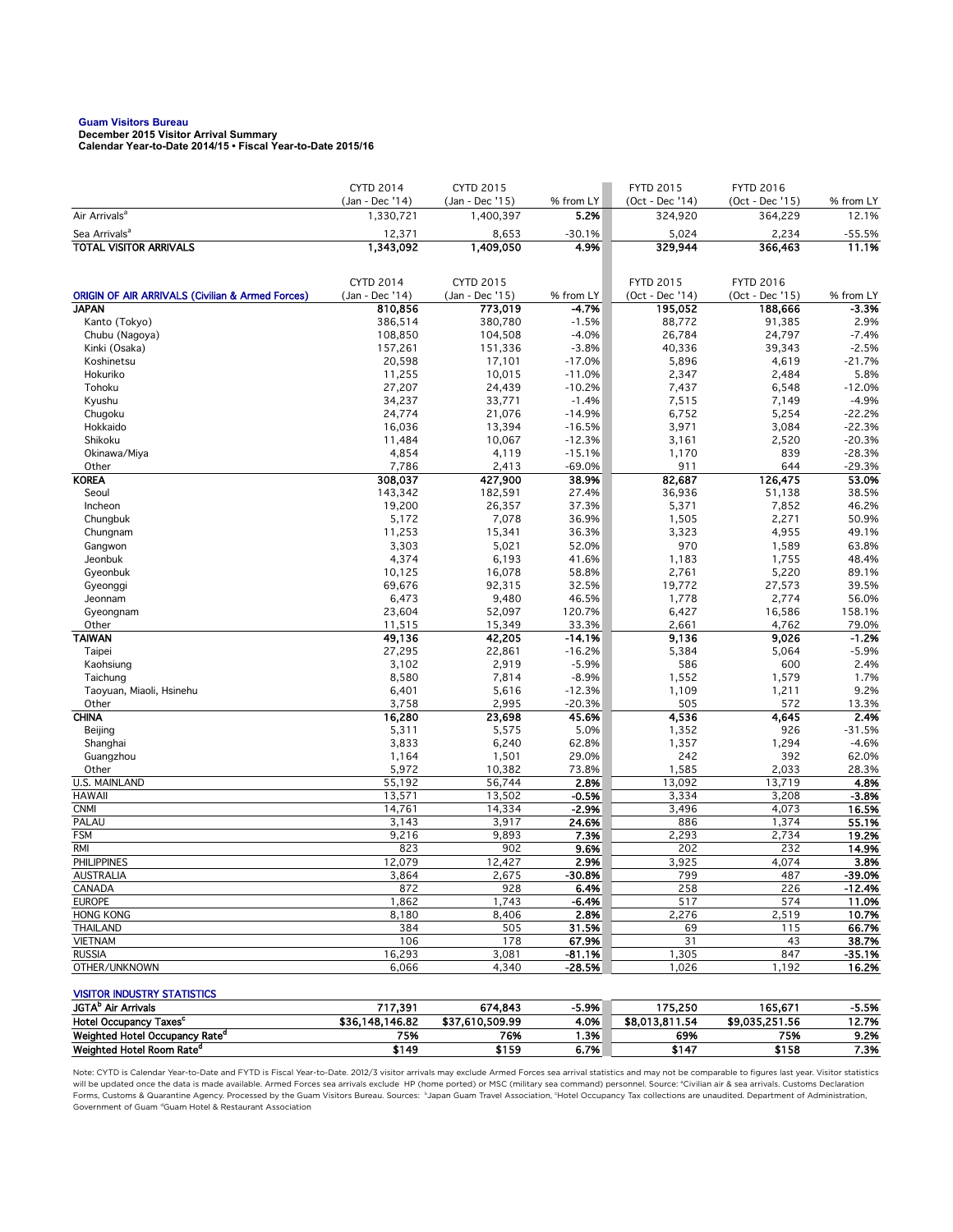

#### DAILY ARRIVAL SUMMARY DECEMBER 2015

| <b>DECEMBER</b>       |                          | 2 <sup>r</sup>           | 3                        | 4                        | 5                        | 6                        |                          | 8                        | 9                        | 10                       |                  | 12 <sup>r</sup> | 13                       | 14                | 15.            | 16                       | <b>Total</b>    |
|-----------------------|--------------------------|--------------------------|--------------------------|--------------------------|--------------------------|--------------------------|--------------------------|--------------------------|--------------------------|--------------------------|------------------|-----------------|--------------------------|-------------------|----------------|--------------------------|-----------------|
|                       | <b>Tue</b>               | Wed                      | Thu                      | Fri                      | Sat                      | <b>Sun</b>               | <b>Mon</b>               | Tue                      | Wed                      | Thu                      | Fri              | Sat             | Sun                      | Mon               | <b>Tue</b>     | Wed                      | (Dec 1-16)      |
| <b>TOTAL CIV' AIR</b> | 3,739                    | 3,277                    | 3,711                    | 4,212                    | 3,906                    | 4,572                    | 3,614                    | 3,630                    | 3,599                    | 4,177                    | 4,158            | 4,180           | 4,348                    | 3,997             | 3,387          | 3,676                    | 62,183          |
| Japan                 | 2,064                    | 1,434                    | 1,892                    | 2,177                    | 1,983                    | 2,321                    | 1,775                    | 2,051                    | 1,782                    | 2,081                    | .90 <sup>°</sup> | 2,204           | 1,929                    | 2,016             | 1,600          | 1.493                    | 30,703          |
| Korea                 | 1,059                    | .224                     | l.497                    | 1,603                    | 1,472                    | 1,603                    | .477                     | .036                     | 1,178                    | 1,712                    | 1.744            | 1,538           | 1,617                    | .654              | 1.186          | 1,457                    | 23,057          |
| Taiwan                | 43                       | 205                      |                          | 121                      |                          | 164                      | 3                        | 78                       | 331                      | $\overline{\phantom{0}}$ | 144              | 2               | 285                      |                   | 76             | 371                      | 1,826           |
| China, P.R.C.         | 41                       | 9                        | 24                       | 26                       | 15                       | 23                       | $\overline{27}$          | 24                       | 19                       | $\overline{53}$          | 65               | 17              | 18                       | $\overline{36}$   | 43             | 13                       | 453             |
| U.S. Mainland         | 203                      | 226                      | 84                       | $\overline{93}$          | 101                      | $\overline{192}$         | 142                      | 132                      | 139                      | 89                       | 91               | 146             | 176                      | $\overline{116}$  | 188            | 122                      | 2,240           |
| Hawaii                | 54                       | 17                       | 30                       | $\overline{25}$          | 23                       | 40                       | 32                       | 51                       | 39                       | 12 <sup>2</sup>          | 60               | 51              | 45                       | 47                | 52             | 25                       | 603             |
| CNMI                  | 35                       | 43                       | 62                       | 64                       | 56                       | 31                       | 34                       | 65                       | 40                       | 48                       | 59               | 51              | 25                       | 40                | 32             | 53                       | 738             |
| Palau                 | 39                       | 8                        | 12                       | 13                       | 18                       | 17                       | 6                        | 6                        | 6                        | 5                        |                  | 10              | 8                        | 9                 | 6              | 25                       | 195             |
| <b>FSM</b>            | 56                       | 42                       | 6                        | 42                       | 21                       | 55                       | 40                       | 41                       | 25                       | $\overline{53}$          | 18               | 29              | 56                       | $\overline{35}$   | 38             | 31                       | 588             |
| RMI                   | 16                       | $\overline{\phantom{0}}$ | $\sim$                   | 2                        |                          | 10 <sup>°</sup>          | $\overline{\phantom{0}}$ | 12                       | 6                        | 3                        |                  | $\overline{2}$  | 3                        |                   | 10             | 2                        | 68              |
| Philippines           | 47                       | 36                       | 29                       | 25                       | 129                      | 46                       | 37                       | 35                       | 15                       | 21                       | 30               | 62              | 74                       | 9                 | 46             | 41                       | 682             |
| Australia             | 2                        | 9                        | 5                        | 6                        | 3                        | 9                        | 2                        | 5                        | 4                        | 8                        |                  | 5               |                          | 6                 | $\overline{2}$ | 3                        | 75              |
| Canada                | 6                        | 3                        | $\sim$                   | $\overline{2}$           | $\overline{\phantom{0}}$ | 5                        | 2                        | $\overline{2}$           | 2                        |                          | 11               | 3               | 5                        |                   | ۰              | $\overline{\phantom{a}}$ | $\overline{50}$ |
| Europe                | 5                        | 6                        | 2                        | 3                        | 4                        | 9                        | 12                       | 4                        | 6                        | 8                        | 5                | 6               | $\overline{\phantom{0}}$ | 12                | 6              | 11                       | 106             |
| Hong Kong             | 49                       | 5                        | 54                       | $\overline{\phantom{a}}$ | 38                       | 15                       | $\overline{\phantom{a}}$ | 63                       | 2                        | 69                       |                  | 46              | 63                       |                   | 60             | 5                        | 477             |
| Thailand              | $\bigcap$                | 3                        | $\overline{\phantom{a}}$ |                          |                          |                          |                          | 3                        | $\overline{\phantom{0}}$ | 2                        |                  |                 |                          |                   | 3              | 3                        | 21              |
| Vietnam               | $\overline{\phantom{0}}$ |                          | $\sim$                   | $\overline{\phantom{a}}$ |                          | $\overline{\phantom{0}}$ | $\overline{\phantom{a}}$ | $\overline{\phantom{0}}$ | $\overline{\phantom{0}}$ | $\overline{\phantom{0}}$ |                  |                 |                          |                   |                |                          |                 |
| Russia                | 5                        | 6                        | $\overline{\phantom{0}}$ |                          | 30                       | $\overline{ }$           | 5                        | 8                        | $\overline{\phantom{0}}$ | $\overline{\phantom{0}}$ | 8                | 3               | 18                       |                   | 11             | 2                        | 111             |
| Other                 | 13                       |                          | $\overline{\phantom{0}}$ | 9                        | 10                       | 24                       | 12                       | 14                       | 5                        | 12                       | 14               |                 | 13                       | $12 \overline{ }$ | 27             | 12                       | 189             |

*Note: December 2015 daily arrivals reflect Civilian Air arrivals only. Source: Guam Customs Declaration Forms, Customs & Quarantine Agency. Processed by the Guam Visitors Bureau.*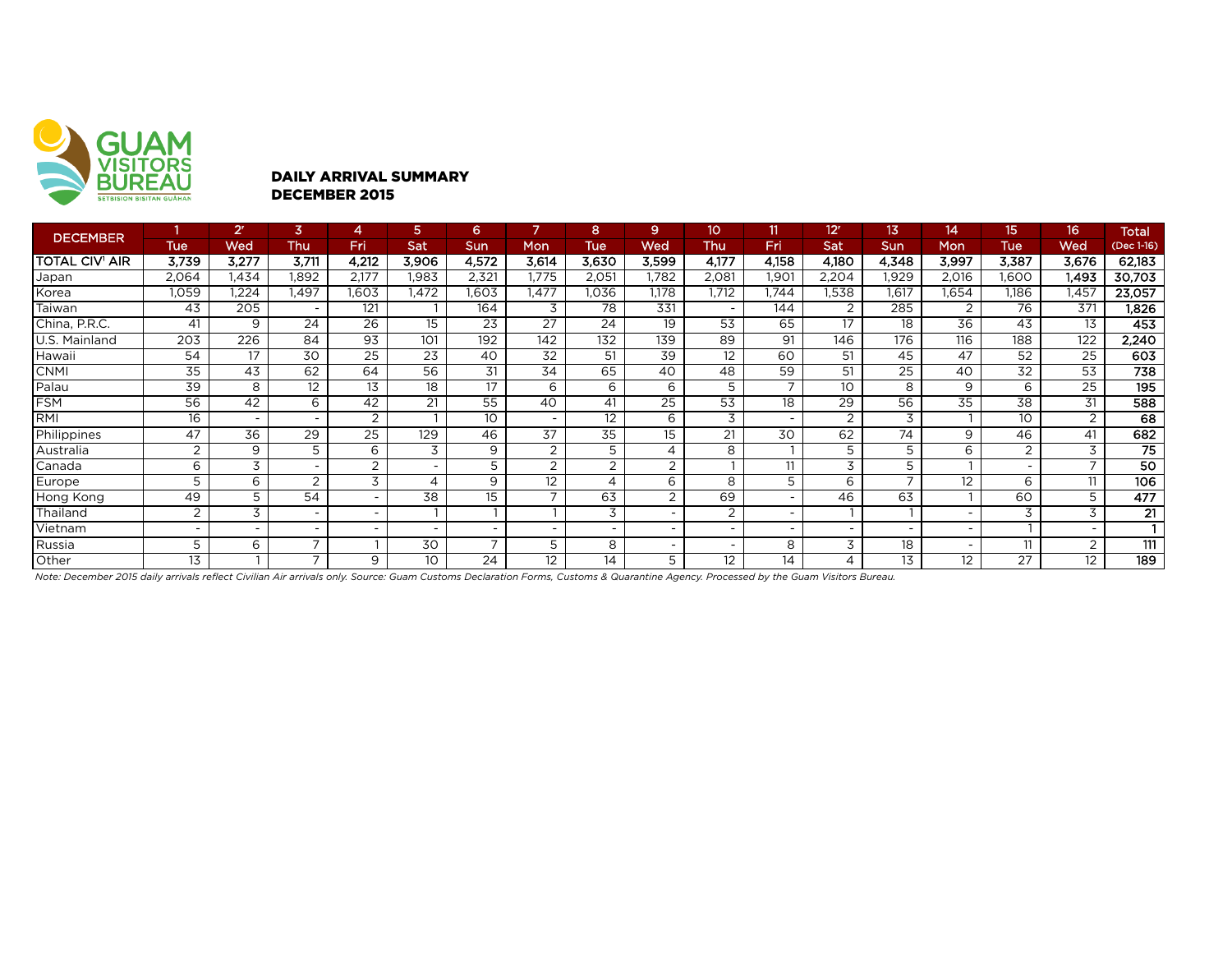

### DAILY ARRIVAL SUMMARY DECEMBER 2015

| <b>DECEMBER</b>       | 17                       | 18 <sup>r</sup> | 19             | 20                       | 21              | 22    | 23                       | 24                       | 25                       | 26             | 27                       | 28                       | 29             | 30 <sup>°</sup>          | 31                       | <b>Total</b>    |
|-----------------------|--------------------------|-----------------|----------------|--------------------------|-----------------|-------|--------------------------|--------------------------|--------------------------|----------------|--------------------------|--------------------------|----------------|--------------------------|--------------------------|-----------------|
|                       | Thu                      | Fri             | Sat            | Sun                      | Mon             | Tue   | Wed                      | Thu                      | Fri                      | Sat            | Sun                      | Mon                      | <b>Tue</b>     | Wed                      | Thu                      |                 |
| <b>TOTAL CIV' AIR</b> | 4,216                    | 4,259           | 4,221          | 4,752                    | 3,877           | 3,570 | 4,408                    | 4,627                    | 4,722                    | 4,193          | 5,160                    | 3,702                    | 4,539          | 6,054                    | 6,022                    | 130,505         |
| Japan                 | 2,013                    | 1,762           | 2,235          | 2,090                    | .598            | .773  | 2,406                    | 2,040                    | 2,278                    | 2,346          | 2,916                    | 2,195                    | 2,895          | 4,155                    | 4,123                    | 67,528          |
| Korea                 | 1,765                    | 1,843           | 1.473          | 1.771                    | 1.666           | 1,182 | ,426                     | 1,797                    | 1,902                    | 1,421          | 1,635                    | ,222                     | 1,073          | .268                     | .638                     | 46,139          |
| Taiwan                | 3                        | 147             |                | 252                      |                 | 51    | 245                      | 4                        | 133                      | 8              | 121                      | $\overline{\phantom{a}}$ | 62             | 274                      | 4                        | 3,134           |
| China, P.R.C.         | 31                       | 62              | 19             | 73                       | 136             | 45    | 22                       | 30                       | 95                       | 10             | 15                       | 31                       | 16             | 27                       | 25                       | 1,090           |
| U.S. Mainland         | 148                      | 192             | 146            | 239                      | 181             | 171   | 118                      | 268                      | 125                      | 96             | $14\overline{4}$         | 100                      | 170            | 133                      | 105                      | 4,576           |
| Hawaii                | 31                       | 22              | 32             | $\overline{37}$          | 58              | 29    | 5                        | 119                      | 49                       | 13             | $\overline{26}$          |                          | 12             | 14                       | 16                       | 1,073           |
| <b>CNMI</b>           | 40                       | 81              | 70             | 58                       | 50              | 55    | 50                       | 104                      | 57                       | 54             | 37                       | 37                       | 60             | 30                       | 26                       | 1,547           |
| Palau                 | 17                       | 71              | 2              | $\overline{\phantom{a}}$ | 15              | 13    | 11                       | 18                       | 8                        | 19             | $\overline{ }$           | 9                        | 16             | 5                        | 5                        | 418             |
| <b>FSM</b>            | 37                       | 10              | 40             | 48                       | 61              | 34    | 14                       | 68                       | $\overline{\phantom{a}}$ | 47             | 23                       | 22                       | 12             | 24                       | 6                        | 1,034           |
| RMI                   | $\overline{\phantom{a}}$ | 5               | 11             | 2                        |                 |       | 3                        | 5                        | 2                        | ٠              |                          | -                        |                | $\overline{\phantom{0}}$ |                          | 99              |
| Philippines           | 23                       | 40              | 52             | 55                       | $\overline{22}$ | 44    | $\overline{52}$          | $\overline{76}$          | $\overline{27}$          | 78             | 89                       | 29                       | 53             | $\overline{73}$          | 19                       | 1,414           |
| Australia             | $\overline{2}$           | 3               | $\overline{ }$ | 4                        | 3               | 14    | $\overline{ }$           | 11                       | 3                        |                |                          | 4                        | 3              | 5                        | ۰.                       | 143             |
| Canada                | 3                        |                 | 3              | $\overline{\phantom{0}}$ | 5               |       | 9                        | 2                        | 7                        |                | $\overline{\phantom{0}}$ | $\overline{\phantom{0}}$ | $\overline{2}$ |                          | $\sim$                   | $\overline{96}$ |
| Europe                | 18                       | $\overline{ }$  | 8              | 8                        | 22              | 11    | 13                       | 8                        | 9                        |                | 3                        | 10                       |                | 6                        | 4                        | 235             |
| Hong Kong             | $\overline{75}$          | 8               | 100            | 71                       | 5               | 91    | 2                        | 61                       | 6                        | $\overline{6}$ | $\overline{53}$          | ۰                        | 78             |                          | 23                       | 1,118           |
| Thailand              | 3                        |                 |                |                          | 5               | 3     | $\overline{\phantom{a}}$ | $\overline{\phantom{a}}$ | $\overline{4}$           | $\overline{2}$ |                          | $\overline{\phantom{0}}$ |                |                          | $\overline{\phantom{0}}$ | 42              |
| Vietnam               | ٠                        |                 |                | 2                        | 3               |       | $\overline{\phantom{0}}$ | 3                        | $\overline{\phantom{a}}$ | ۰              | 4                        |                          |                |                          | $\overline{\phantom{a}}$ | 15              |
| Russia                | -                        |                 |                | 17                       | 15              | 16    |                          | $\overline{2}$           | $\overline{2}$           | 21             | 58                       | 23                       | 84             | 29                       | 25                       | 404             |
| Other                 | $\overline{ }$           | 6               | 21             | 10                       | 27              | 36    | 25                       | 11                       | 15                       | 9              | 20                       | 12                       |                | 9                        | $\overline{2}$           | 400             |

*Note: December 2015 daily arrivals reflect Civilian Air arrivals only. Source: Guam Customs Declaration Forms, Customs & Quarantine Agency. Processed by the Guam Visitors Bureau.*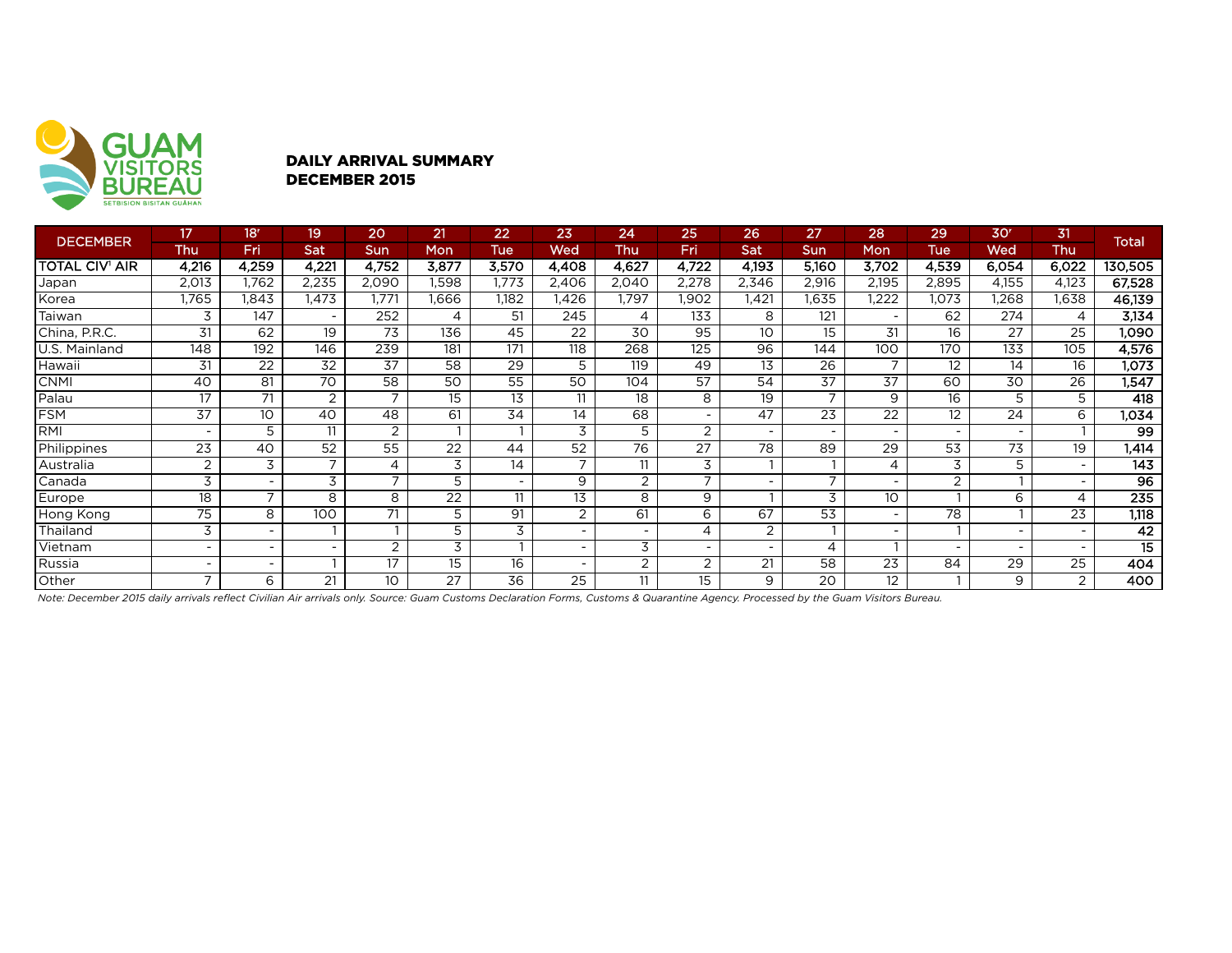

## DAILY ARRIVAL COMPARISON DECEMBER 2015

|                 | 2014   |        |              |        | 2015  |                | % chg from LY |          |              |  |
|-----------------|--------|--------|--------------|--------|-------|----------------|---------------|----------|--------------|--|
| <b>DECEMBER</b> | Japan  | Other  | <b>Total</b> | Japan  | Other | <b>Total</b>   | <b>Japan</b>  | Other    | <b>Total</b> |  |
| 1               | 2,003  | 1,242  | 3,245        | 2,064  | 1,675 | 3,739          | 3.0%          | 34.9%    | 15.2%        |  |
| $2^{r}$         | 2,110  | 1,203  | 3,313        | 1,434  | 1,843 | 3,277          | $-32.0%$      | 53.2%    | $-1.1%$      |  |
| 3               | 1,577  | 1,222  | 2,799        | 1,892  | 1,819 | 3,711          | 20.0%         | 48.9%    | 32.6%        |  |
| $\overline{4}$  | 1,875  | 1,546  | 3,421        | 2,177  | 2,035 | 4,212          | 16.1%         | 31.6%    | 23.1%        |  |
| $\overline{5}$  | 2,338  | 1,293  | 3,631        | 1,983  | 1,923 | 3,906          | $-15.2%$      | 48.7%    | 7.6%         |  |
| $\overline{6}$  | 2,184  | 1,306  | 3,490        | 2,321  | 2,251 | 4,572          | 6.3%          | 72.4%    | 31.0%        |  |
| $\overline{7}$  | 1,884  | 1,597  | 3,481        | 1,775  | 1,839 | 3,614          | $-5.8%$       | 15.2%    | 3.8%         |  |
| 8               | 2,211  | 1,370  | 3,581        | 2,051  | 1,579 | 3,630          | $-7.2%$       | 15.3%    | 1.4%         |  |
| $\overline{9}$  | 1,992  | 1,234  | 3,226        | 1,782  | 1,817 | 3,599          | $-10.5%$      | 47.2%    | 11.6%        |  |
| 10              | 1,521  | 1,392  | 2,913        | 2,081  | 2,096 | 4,177          | 36.8%         | 50.6%    | 43.4%        |  |
| 11              | 1,890  | 1,628  | 3,518        | 1,901  | 2,257 | 4,158          | 0.6%          | 38.6%    | 18.2%        |  |
| 12 <sup>r</sup> | 2,052  | 1,578  | 3,630        | 2,204  | 1,976 | 4,180          | 7.4%          | 25.2%    | 15.2%        |  |
| 13              | 2,259  | 1,659  | 3,918        | 1,929  | 2,419 | 4,348          | $-14.6%$      | 45.8%    | 11.0%        |  |
| 14              | 1,838  | 2,037  | 3,875        | 2,016  | 1,981 | 3,997          | 9.7%          | $-2.7%$  | 3.1%         |  |
| 15              | 2,041  | 1,407  | 3,448        | 1,600  | 1,787 | 3,387          | $-21.6%$      | 27.0%    | $-1.8%$      |  |
| 16              | 1,764  | 1,378  | 3,142        | 1,493  | 2,183 | 3,676          | $-15.4%$      | 58.4%    | 17.0%        |  |
| 17              | 1,717  | 1,628  | 3,345        | 2,013  | 2,203 | 4,216          | 17.2%         | 35.3%    | 26.0%        |  |
| 18 <sup>r</sup> | 1,890  | 1,864  | 3,754        | 1,762  | 2,497 | 4,259          | $-6.8%$       | 34.0%    | 13.5%        |  |
| 19              | 2,101  | 1,835  | 3,936        | 2,235  | 1,986 | 4,221          | 6.4%          | 8.2%     | 7.2%         |  |
| 20              | 2,373  | 1,515  | 3,888        | 2,090  | 2,662 | 4,752          | $-11.9%$      | 75.7%    | 22.2%        |  |
| 21              | 1,974  | 2,255  | 4,229        | 1,598  | 2,279 | 3,877          | $-19.0%$      | 1.1%     | $-8.3%$      |  |
| 22              | 1,871  | 1,906  | 3,777        | 1,773  | 1,797 | 3,570          | $-5.2%$       | $-5.7%$  | $-5.5%$      |  |
| 23              | 2,000  | 1,533  | 3,533        | 2,406  | 2,002 | 4,408          | 20.3%         | 30.6%    | 24.8%        |  |
| 24              | 1,531  | 1,722  | 3,253        | 2,040  | 2,587 | 4,627          | 33.2%         | 50.2%    | 42.2%        |  |
| 25              | 2,229  | 2,135  | 4,364        | 2,278  | 2,444 | 4,722          | 2.2%          | 14.5%    | 8.2%         |  |
| 26              | 2,845  | 1,432  | 4,277        | 2,346  | 1,847 | 4,193          | $-17.5%$      | 29.0%    | $-2.0%$      |  |
| 27              | 3,046  | 1,549  | 4,595        | 2,916  | 2,244 | 5,160          | $-4.3%$       | 44.9%    | 12.3%        |  |
| 28              | 3,095  | 1,742  | 4,837        | 2,195  | 1,507 | 3,702          | $-29.1%$      | $-13.5%$ | $-23.5%$     |  |
| 29              | 3,572  | 1,037  | 4,609        | 2,895  | 1,644 | 4,539          | $-19.0%$      | 58.5%    | $-1.5%$      |  |
| 30 <sup>r</sup> | 3,886  | 1,170  | 5,056        | 4,155  | 1,899 | 6,054          | 6.9%          | 62.3%    | 19.7%        |  |
| 31              | 3,204  | 1,552  | 4,756        | 4,213  | 1,809 | 6,022          | 31.5%         | 16.6%    | 26.6%        |  |
| <b>Total</b>    | 68,873 | 47,967 | 116,840      | 67,618 |       | 62,887 130,505 | $-1.8%$       | 31.1%    | 11.7%        |  |

*Note: December daily arrivals reflect "Civilian Air" arrivals only. MTD2 Month-to-Date*